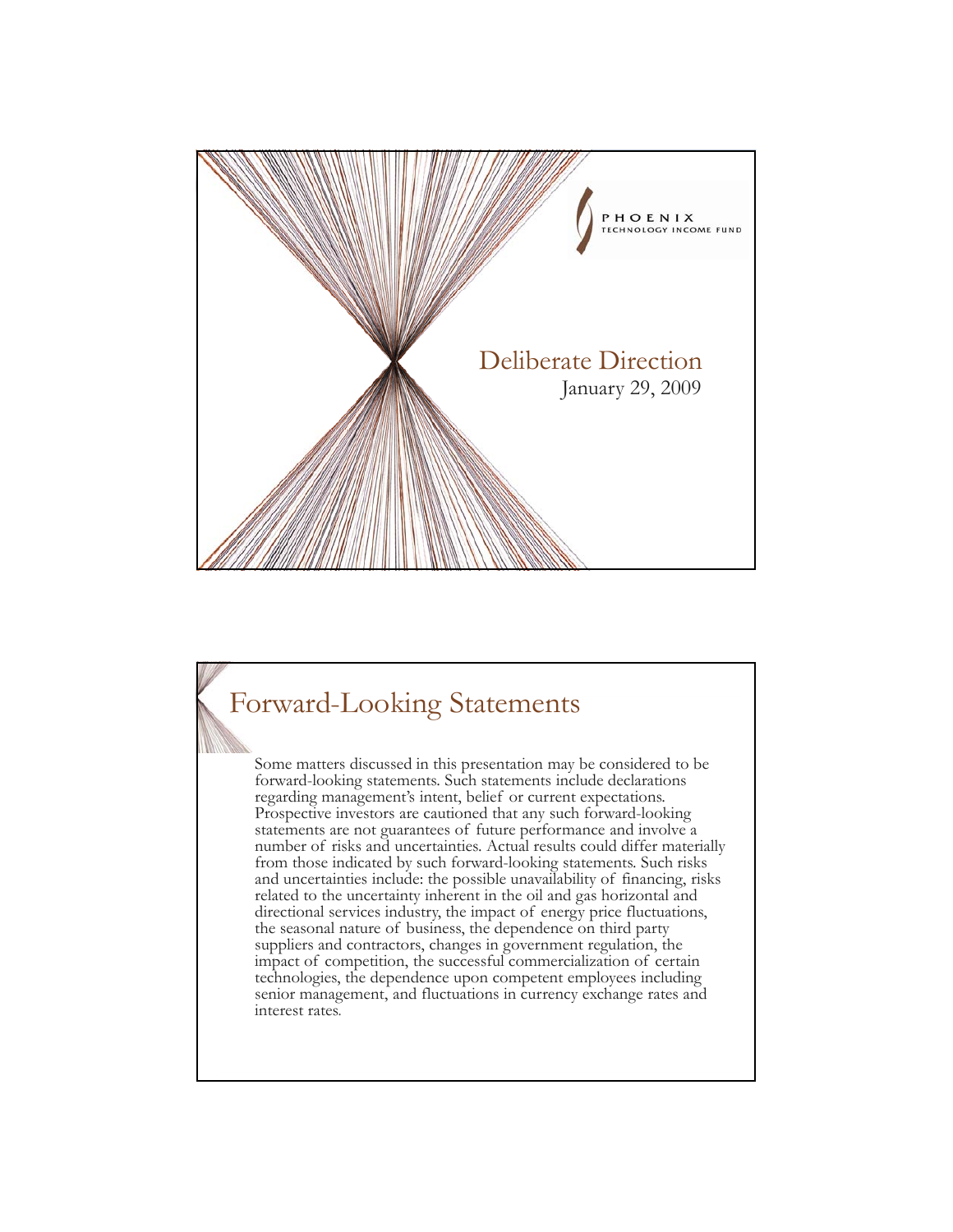#### Description of Trust

- Provides horizontal and directional drilling services and technology in Canada and US.
- Develops and manufactures proprietary drilling guidance systems.
- **Strong foundation to reward shareholders with distributions and shareholder value**.

| Market Data PHX.UN                             |                             |
|------------------------------------------------|-----------------------------|
| As of January $27,2009$                        |                             |
| Exchange                                       | Toronto Stock Exchange      |
| <b>Shares Outstanding</b>                      | 24.3 million                |
| Share Price (Close: January 27, 2009)          | \$7.65                      |
| 52 Week High / Low                             | \$18.26 / \$7.02            |
| Current Distributions                          | $0.085$ month / \$1.02 year |
| Market Capitalization (as of January 27, 2009) | $$186.18$ million           |
| Trading Average (for month of December)        | $43,888 / \text{day}$       |
| Insiders Position                              | 36%                         |
| Yield                                          | $13.3\%$                    |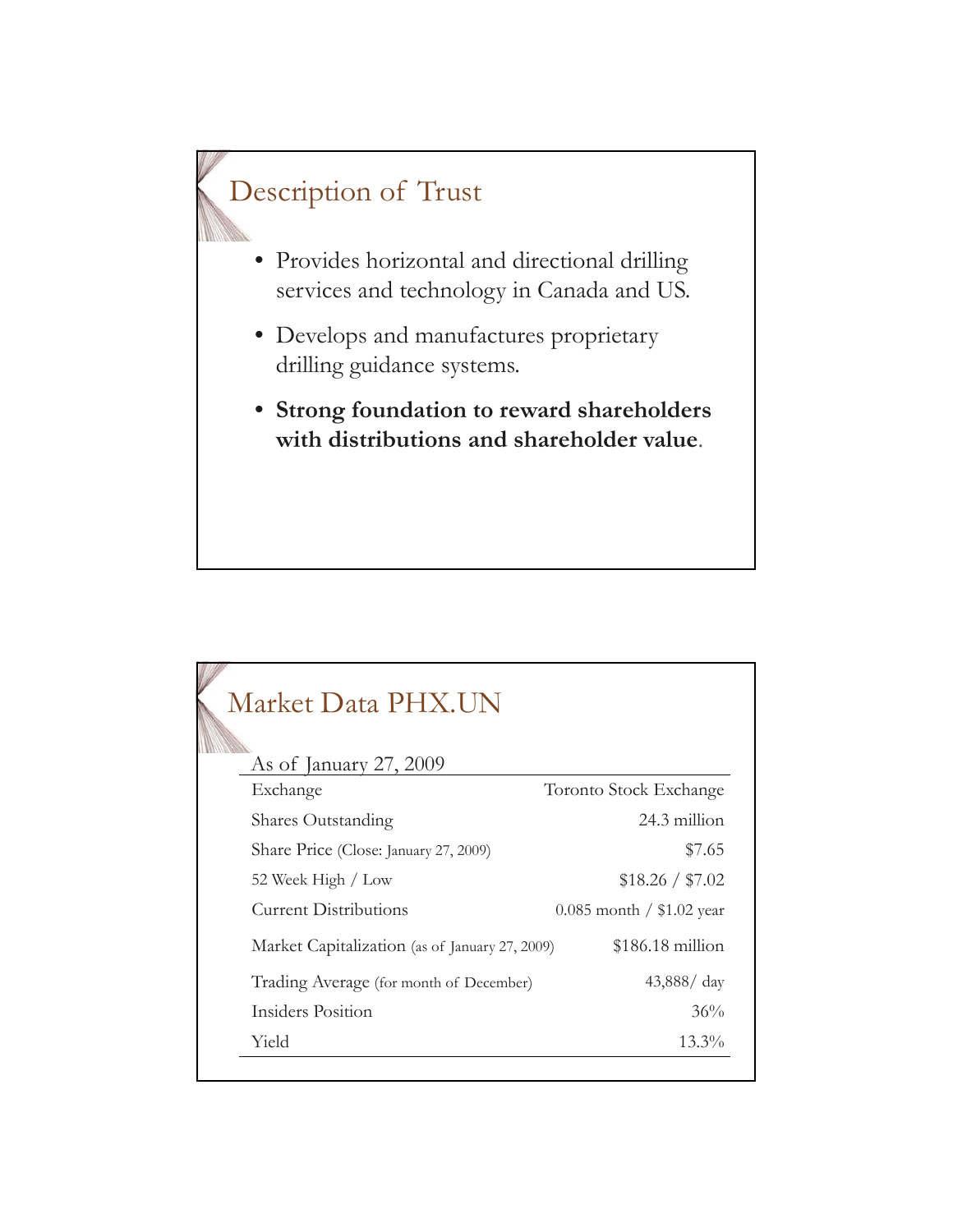### Recent Highlights

- April 20, 2008
	- Phoenix announced a  $31\%$  increase of distributions effective for May 2008.
- May 27, 2008
	- Bought deal financing agreement completed and resulted in proceeds of \$17 million.
- September 30, 2008
	- Announced record operational and financial resutlts for third quarter.

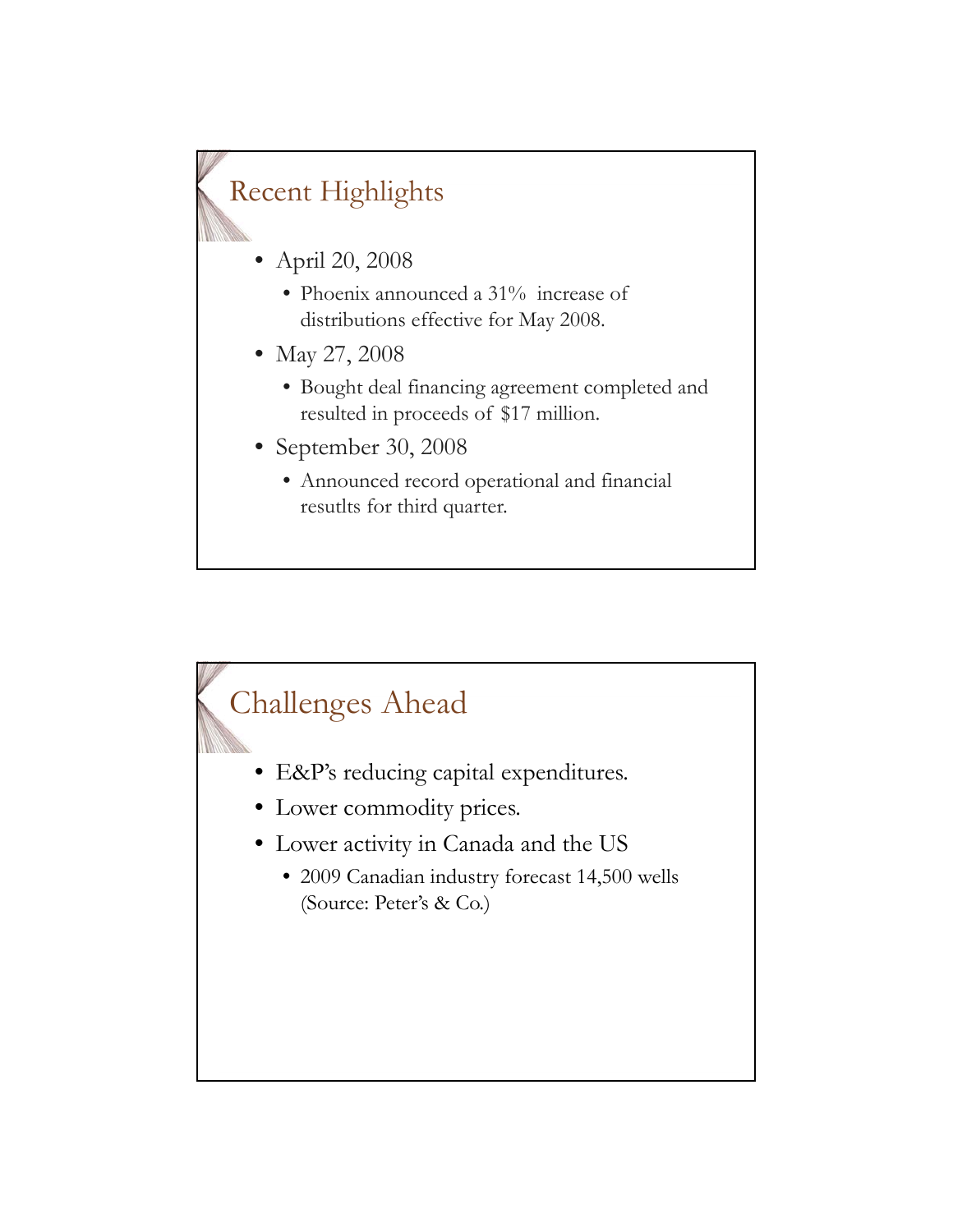### What We Did

- Maintained strong balance sheet with no debt while increasing capital expenditures to record levels.
- Diversified operating locations by focusing on organic growth.
- Focused on developing new technology and manufacturing at low capital costs.
- $\bullet$  Maintained low distribution payout ratio after a 31% increased.

## What We Will Do • Substantially increase R&D to provide an even greater emphasis on new technology. • Capital expenditures reduced to maintenance levels. • Diligently work to maintain distributions levels to reward shareholders. • Continue to diversify organically in new areas of activity.